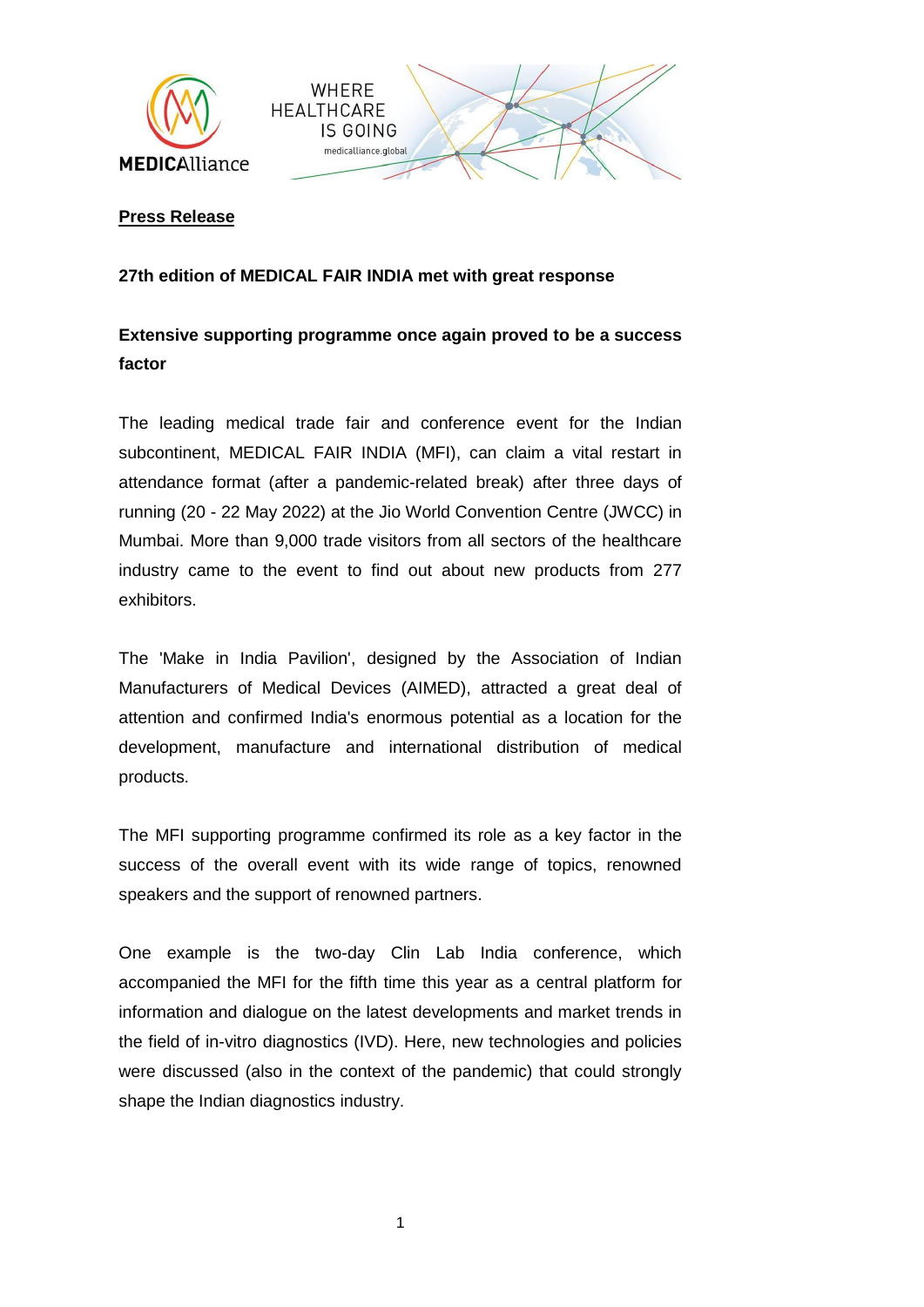## **Good market prospects also for start-ups from all over the world**

The conference 'Future for Health' (FTR4H) was also a programme element of MEDICAL FAIR INDIA for the fifth time under the title "Digital Health Takes the Fast Track" and focused on issues related to the digital transformation of the healthcare sector. In keeping with this, 'NASSCOM - Center of Excellence - IoT & AI' - was "on board" as a partner this time.

The digitalisation of the Indian healthcare sector holds opportunities for lucrative business for companies (including start-ups) from all over the world. For these reasons, the FTR4H conference also found support, for example, from the Economic Development Agency of the City of Düsseldorf, from NRW Global Business, the State Development Corporation of Thuringia, MEDIKABAZAAR, InnovatioCuris, GINSEP, 100 Open Startups and The GAIN. The 'FTR4H Start-up Pavilion' was also a point of attraction. Here, the participating start-ups presented their solutions and for the healthcare sector.

With the 6th international healthcare conference of 'Voice of Healthcare' (VOH), which this year had the motto "Digital Healthcare 2022 - TECH ENABLING THE FUTURE OF HEALTHCARE", another programme highlight took up the topic of digital healthcare - with regard to application solutions for the public as well as private healthcare sector.

In contrast, the 'Rehaindia Pavilion, powered by REHACARE', a three-day event, was dedicated to the Indian rehabilitation sector. This sector is considered to have a particularly promising future due to the continuously increasing life expectancy (and ageing) of Indian society.

The `MT India Healthcare Awards', presented in association with Medgate Today, honoured the best industry players, institutions and medical professionals for their exemplary work in the healthcare sector and also